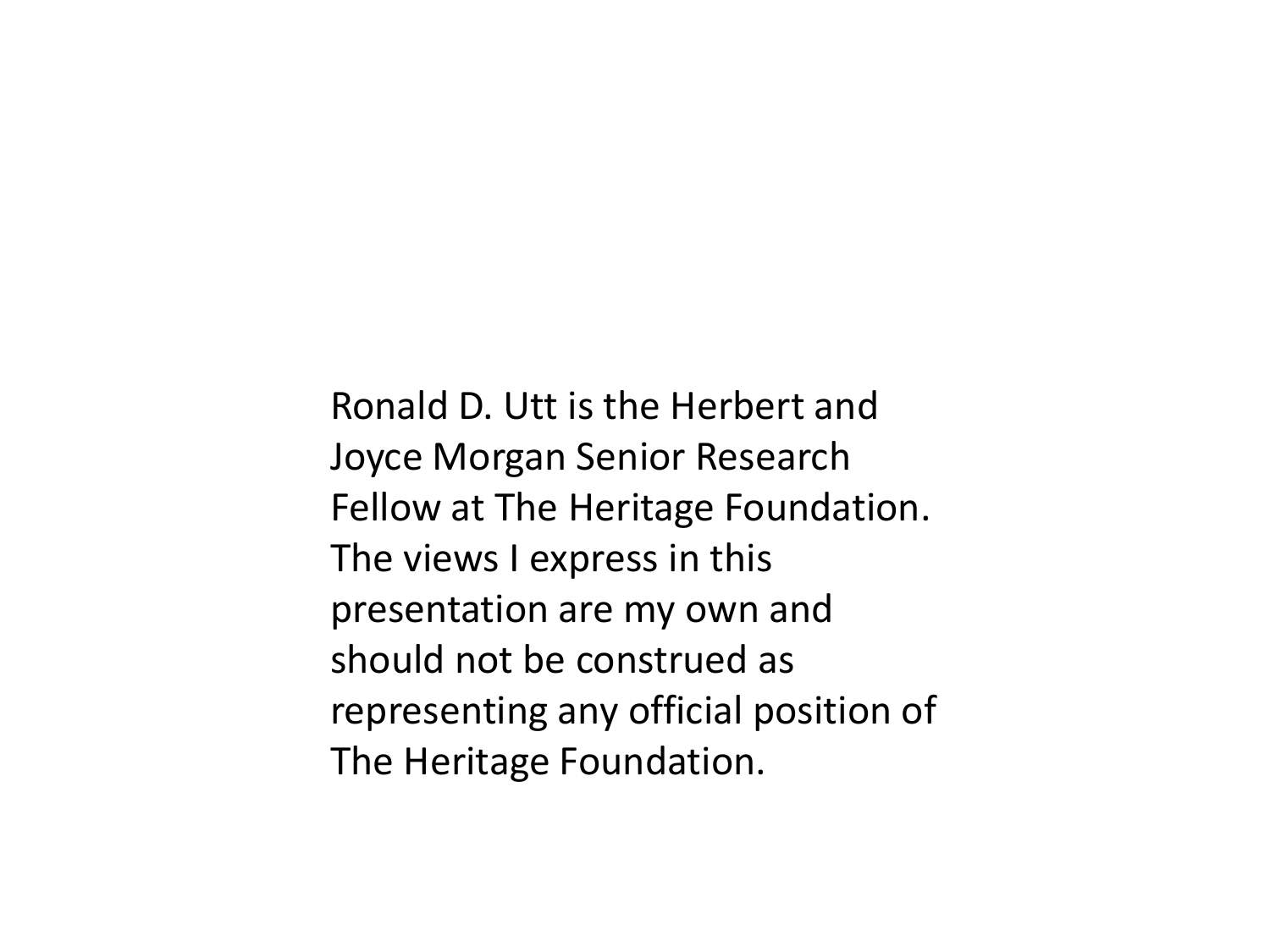Presentation of Ronald Utt, Herbert and Joyce Morgan Senior Research Fellow at the Heritage Foundation, to the Executive Committee, Transportation Research Board, June 10, 2011, Woods Hole, MA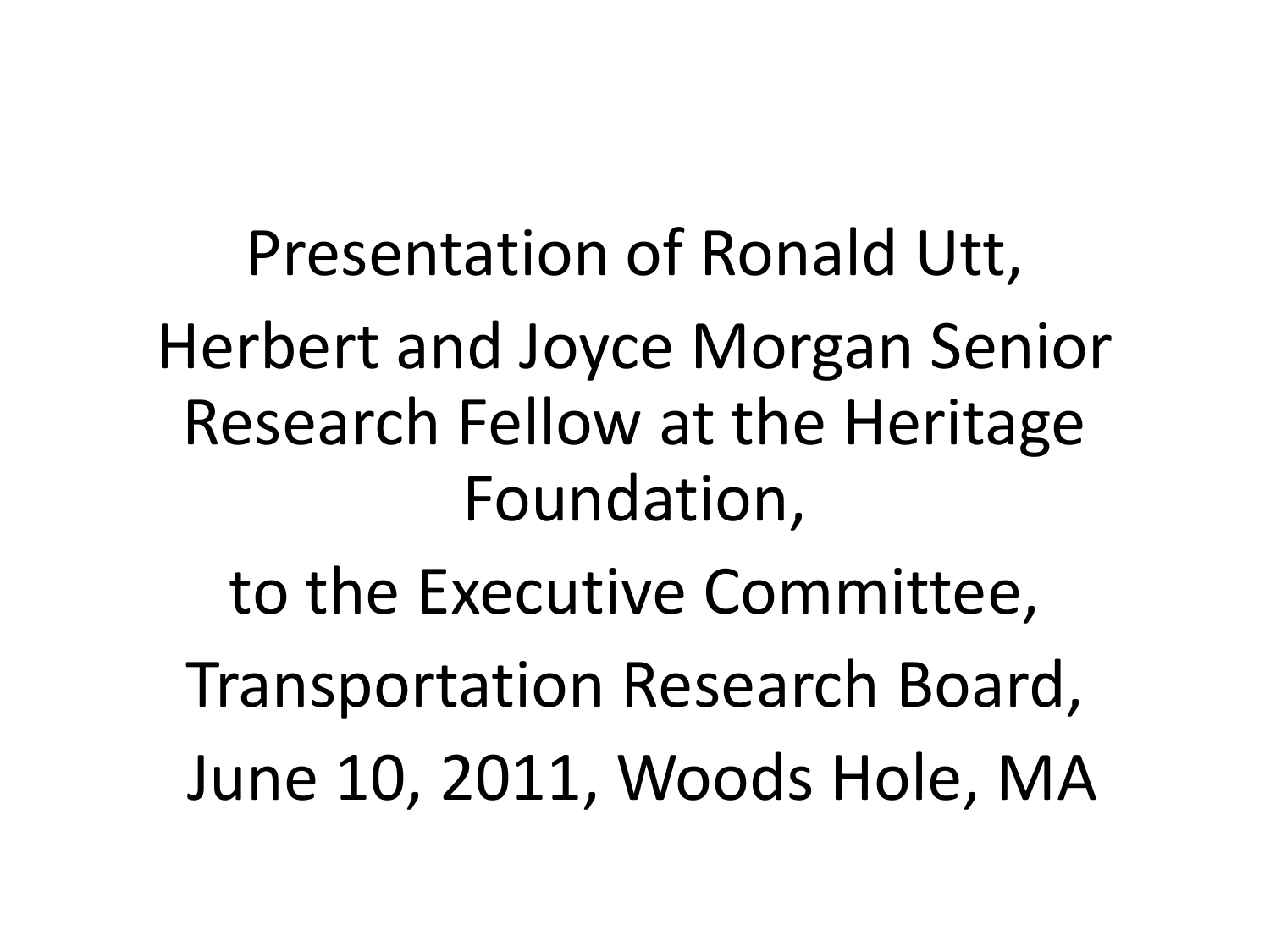#### Speaking on….

# **Applying Market Processes to Enhance Transportation Investment and Performance**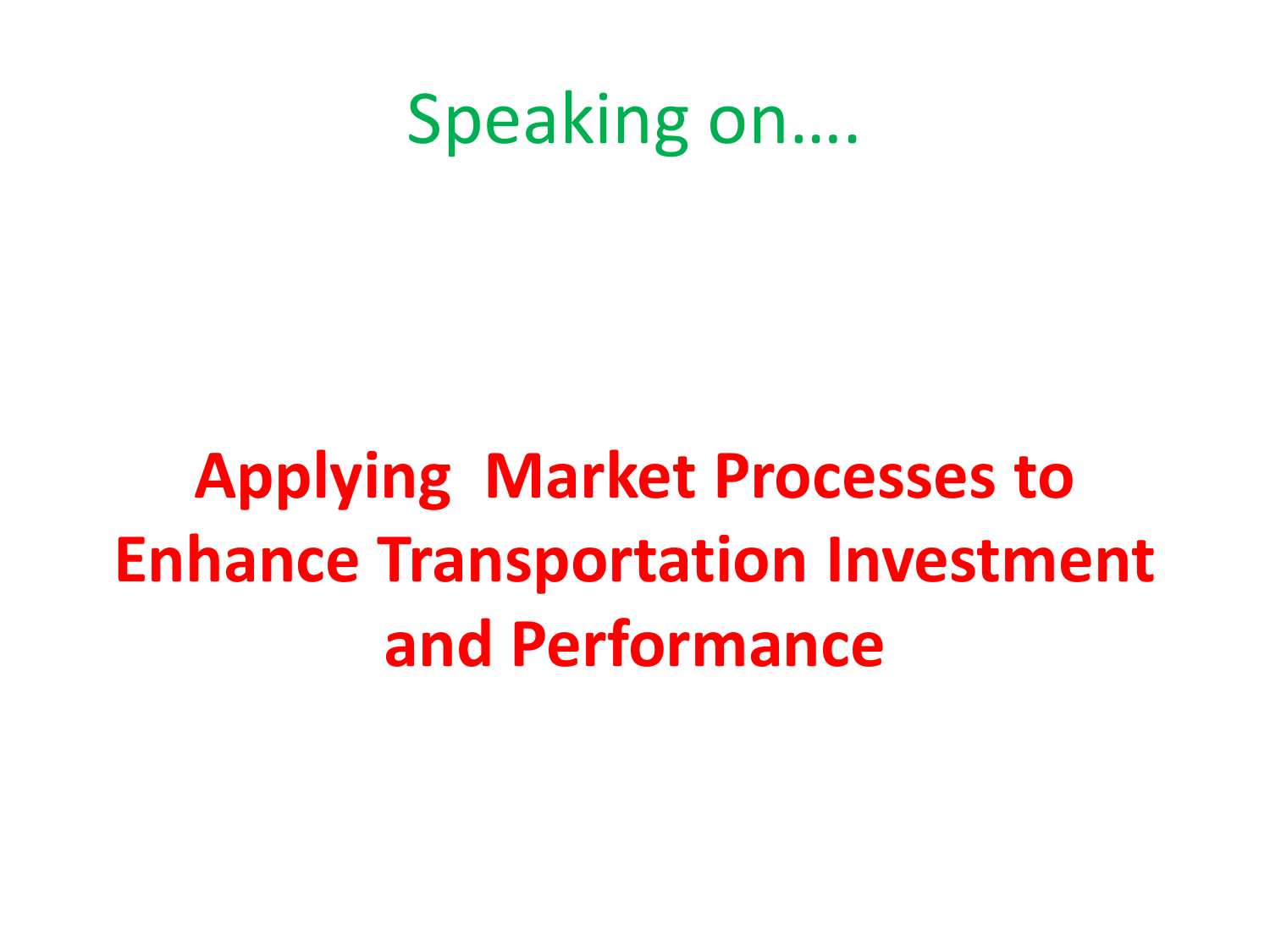## **Advice from the 1920s**

*There's a simple Solution to this traffic problem. We'll have business build the roads and government build the cars*.

(attributed to) Will Rogers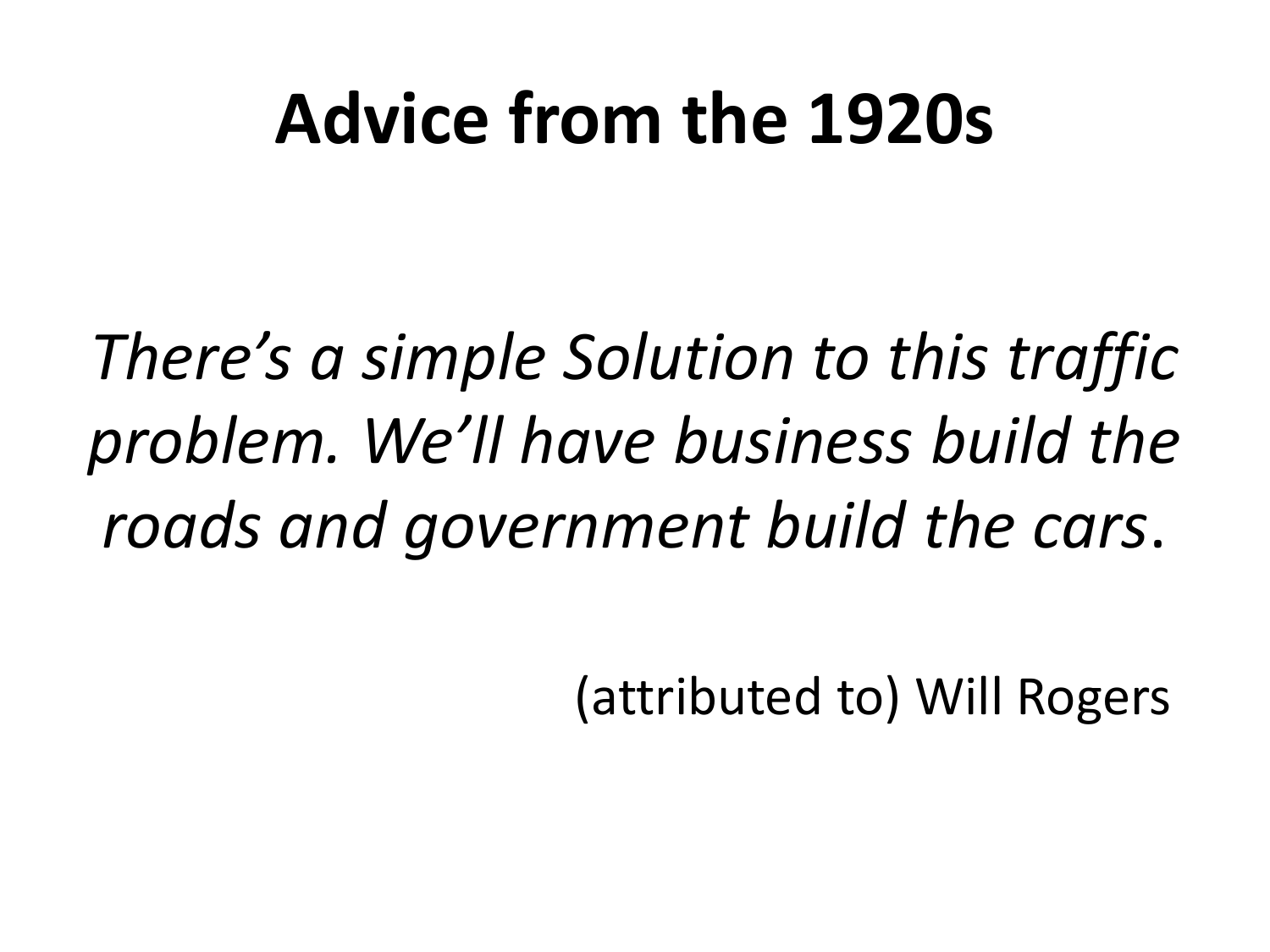Transportation System is a Mix of Public and Private Responsibilities

- Private Sector: Finances, owns and operates rolling stock (cars, trucks, busses, trains), and airplanes. Supply abundant.
- Public Sector: Finances, owns and operates infrastructure, including most roads, most airports, and the air traffic control system. Supply sometimes deficient.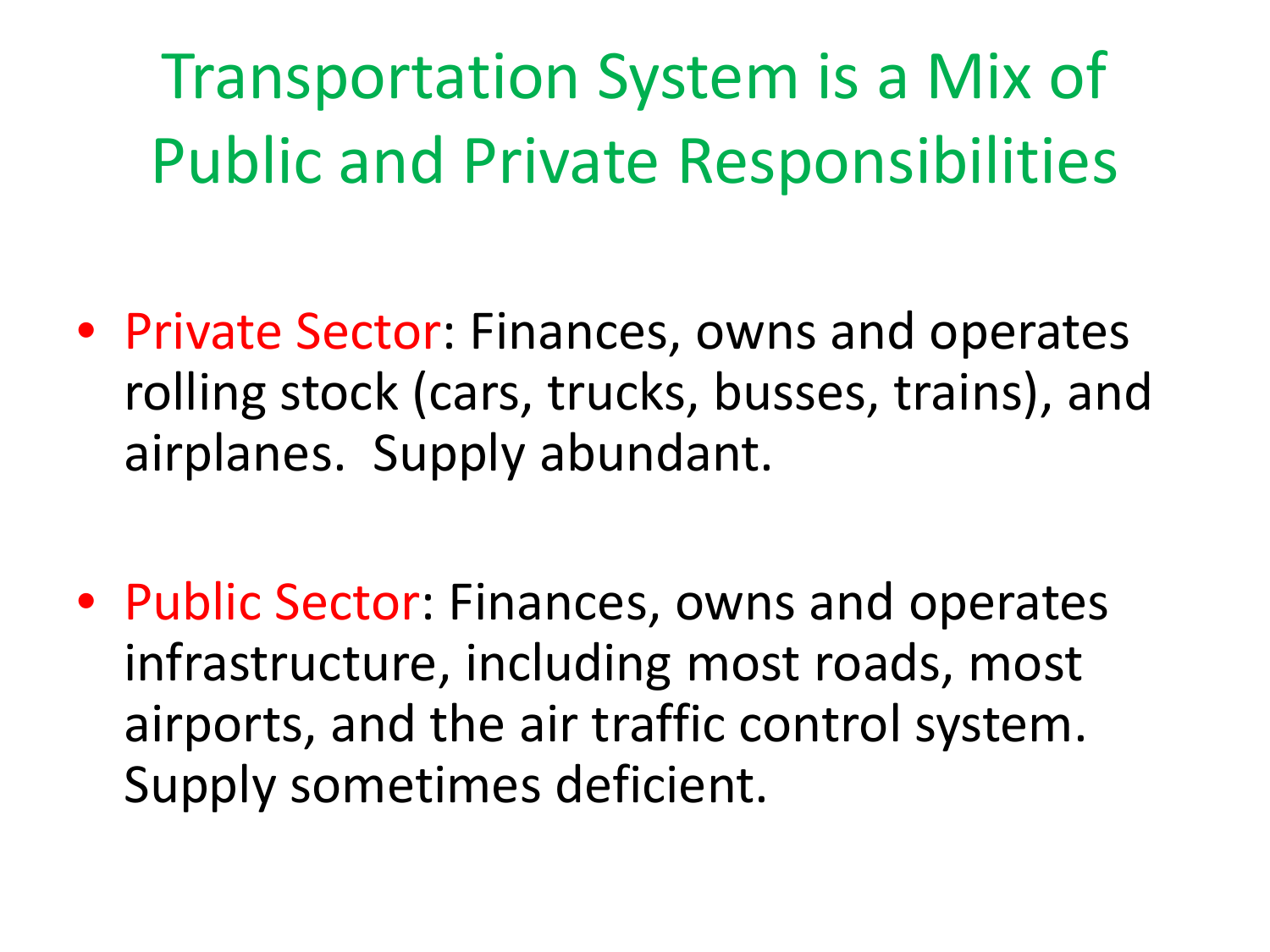### Some Exceptions

- Transportation: Freight railroads, Amtrak, roads and other infrastructure in new subdivisions.
- Other Infrastructure: Private sector provides most residential housing, office buildings, shopping centers, factories, power plants, transmission lines, internet, telecom -- all abundant.
- Wisdom of Rogers: Private provided products, services and capital seldom in short supply.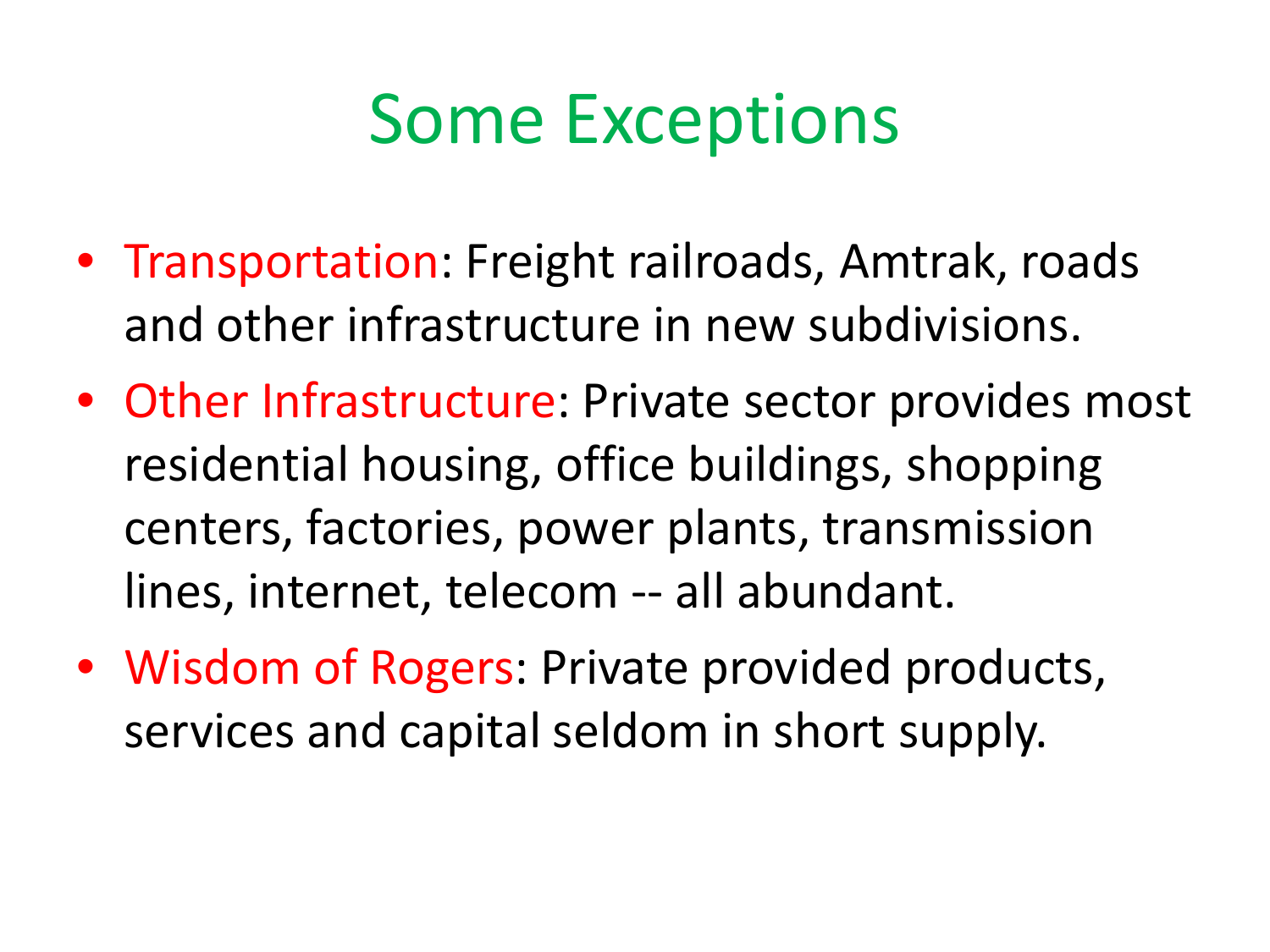#### The Problem With Public Ownership

Let's begin by noting that transportation is a valuable and essential commercial service and fundamental to our prosperity, yet…

Hobbled by Budget Priorities:

- Transportation services subsumed by overall macroeconomic goals of federal budget policy.
- State and federal transportation programs must annually compete for financial resources with scores of other public programs and priorities in an environment of increasingly severe fiscal limits. Dialysis vs. road repair.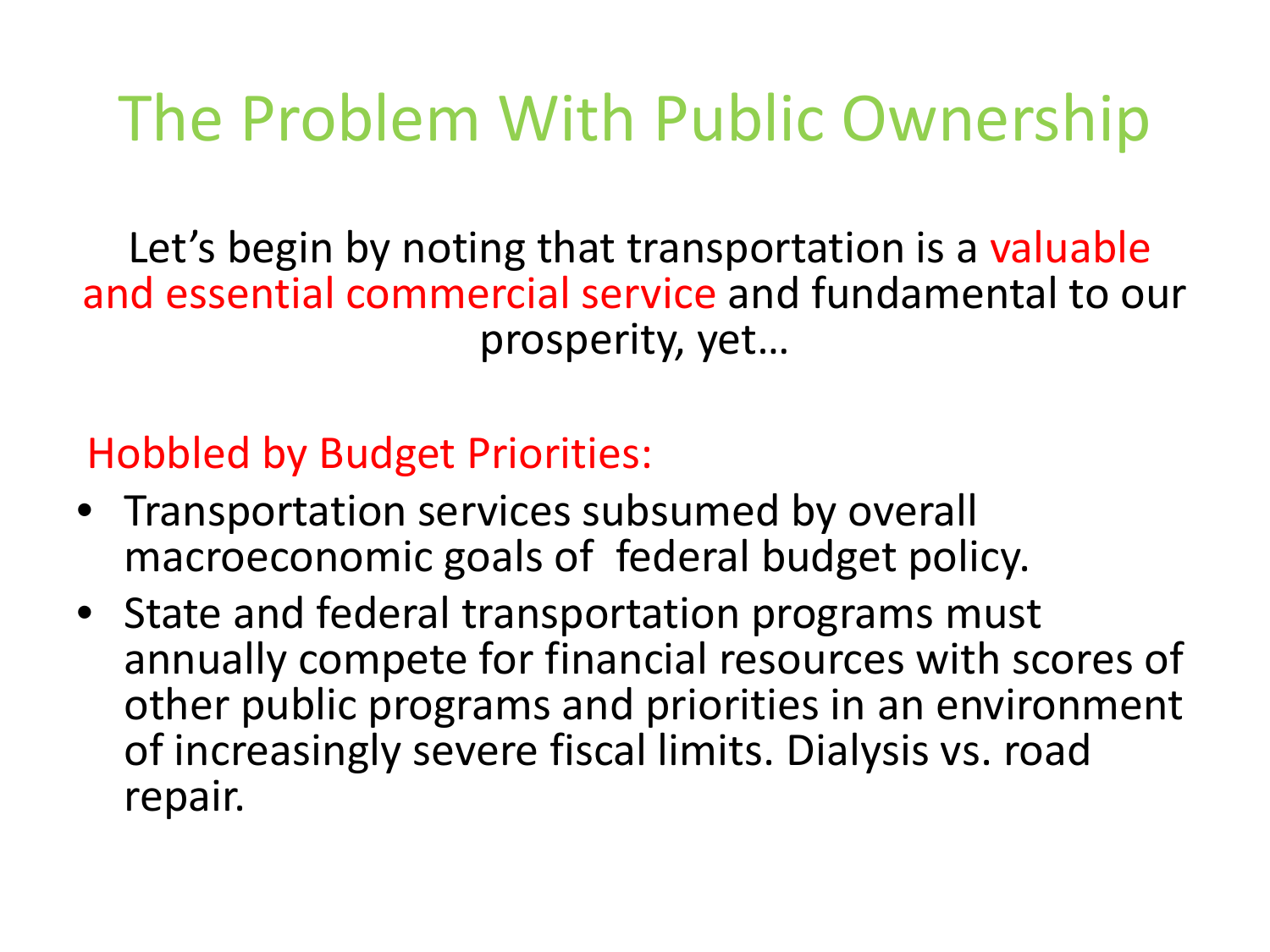#### The Problem with Public Ownership

- Process makes budget sense but not economic sense
- Trust Fund no longer pays its own way
- Unresponsive to market forces related to economic optimization. Users are limited in their ability to buy better service, less congestion, and more mobility.
- Will more taxes buy better service?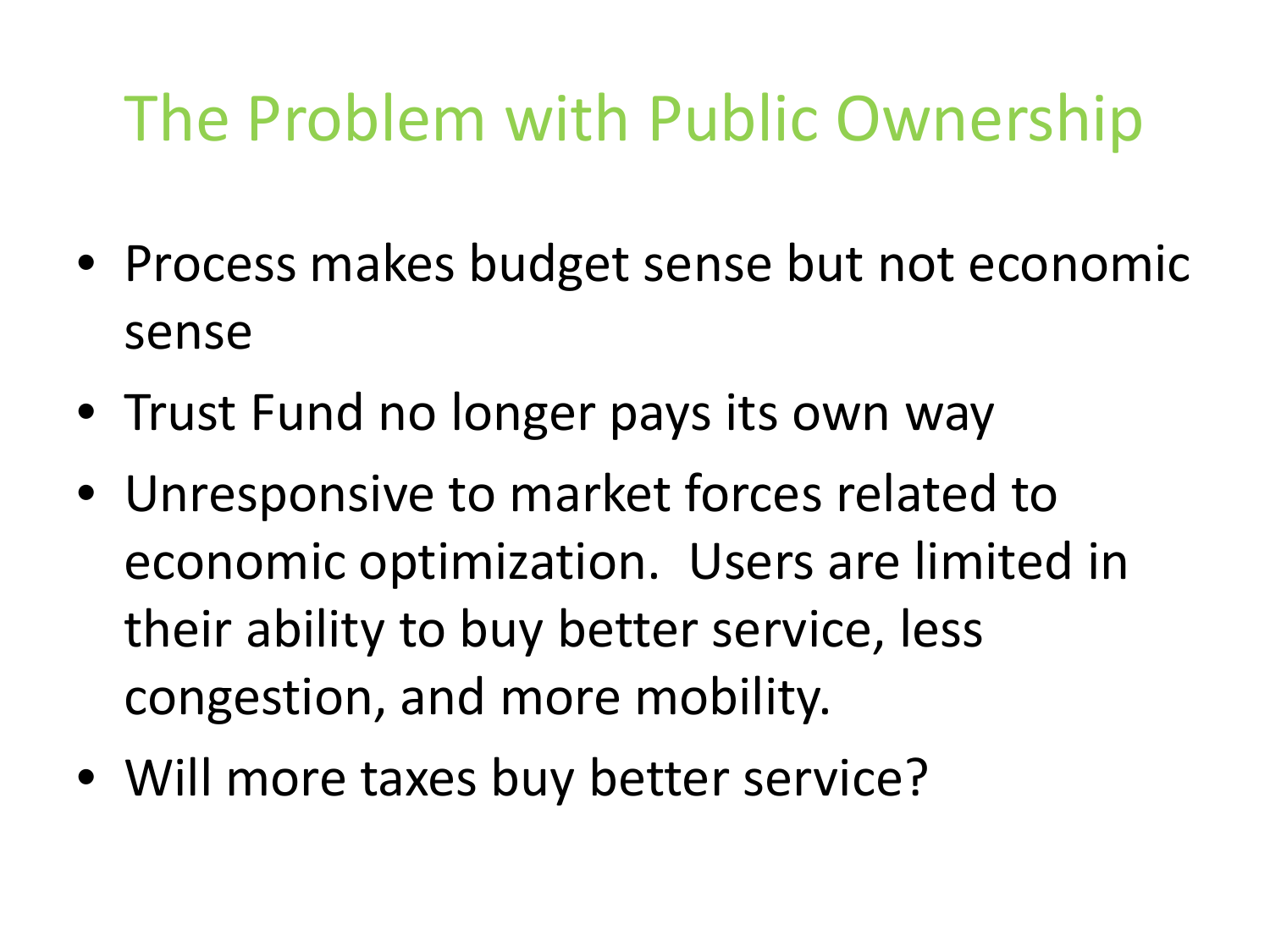#### The Problem with Public Ownership

Hobbled by Political Priorities

- Growing influence of stakeholders in reauthorization and appropriations process.
- More diversions, more micromanagement.
- Limits the ability of a socialist enterprise to mimic market processes.
- Provide transportation products that consumers do not want.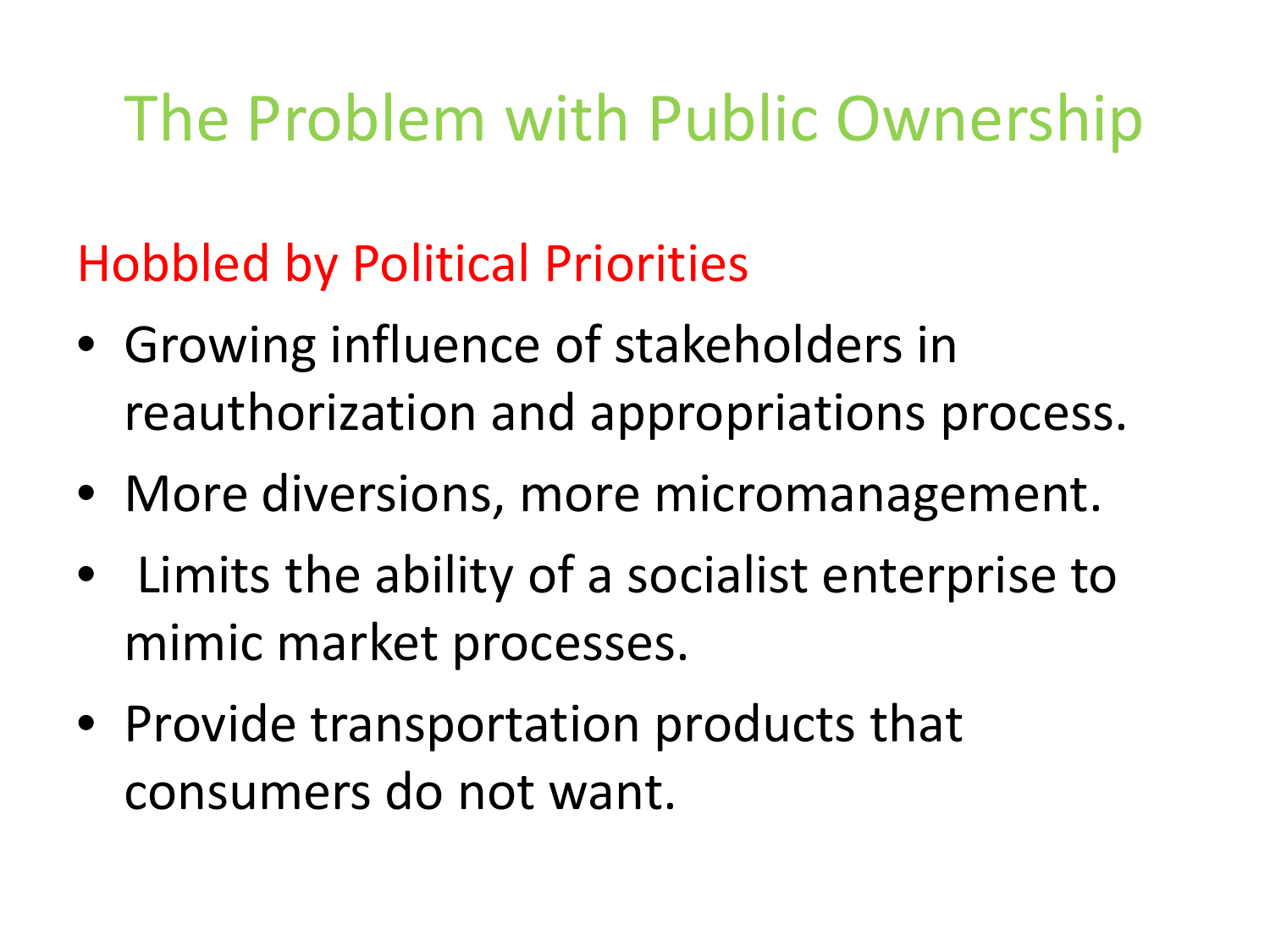Exhibit One: Budget Priorities Current Budget Proposals

- House FY 2012 Budget proposal includes \$64 billion for transportation, down from \$93 billion in FY 2011
- Senate proposal will likely be modest based on reauthorization discussions
- President Obama's 6 year proposal for \$556 billion has \$236 billion funding gap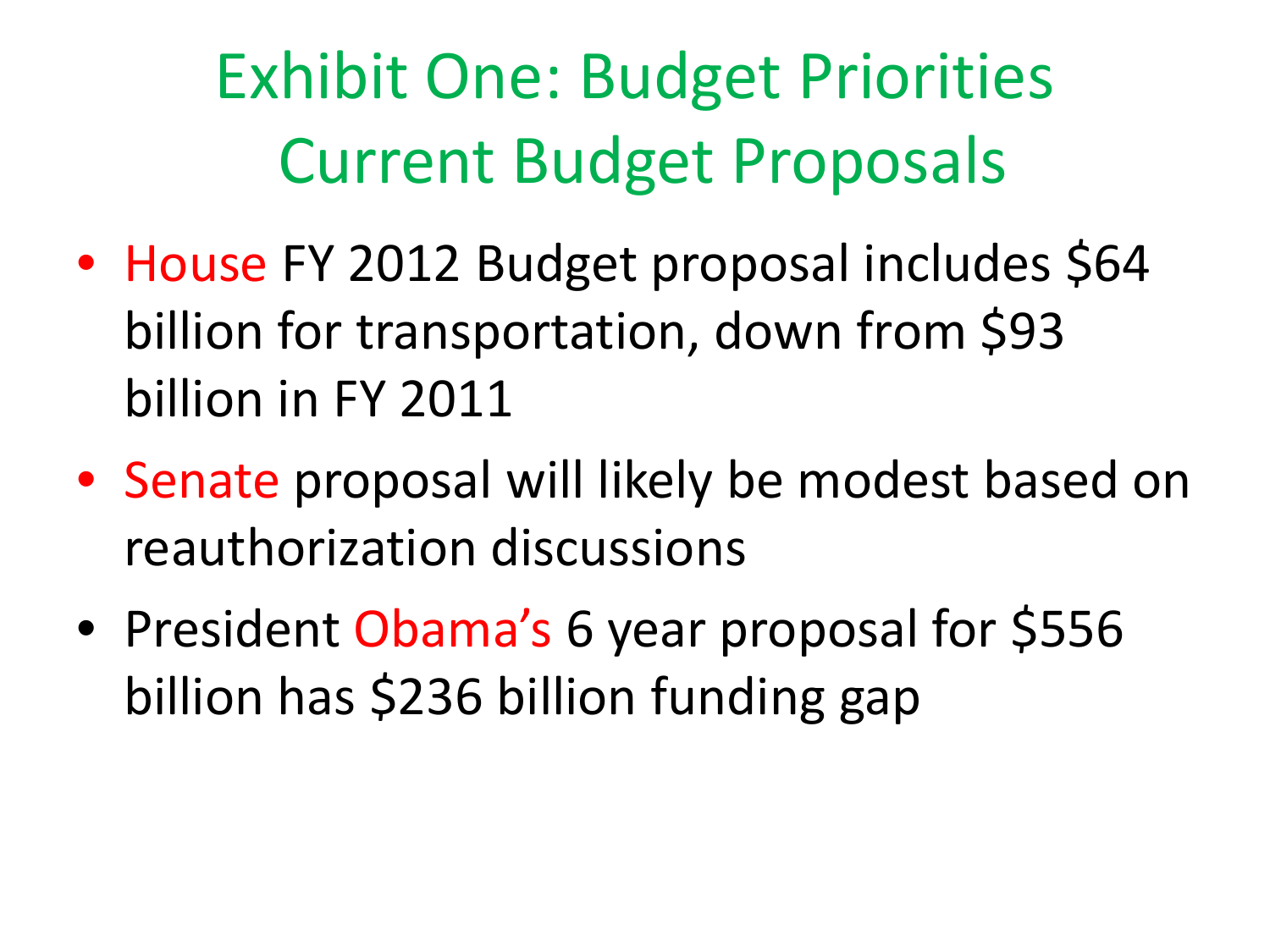## Exhibit One: Politics Livability, Portland and Lifestyles.

Secretary Ray LaHood's definition of livability:

"Livability means being able to take your kids to school, go to work, see a doctor, drop by the grocery or post office, go out to dinner and a movie, and play with your kids in a park, all without having to get in your car."

Alan Pisarski observed that he lived that life growing up, but thought it was because he was poor.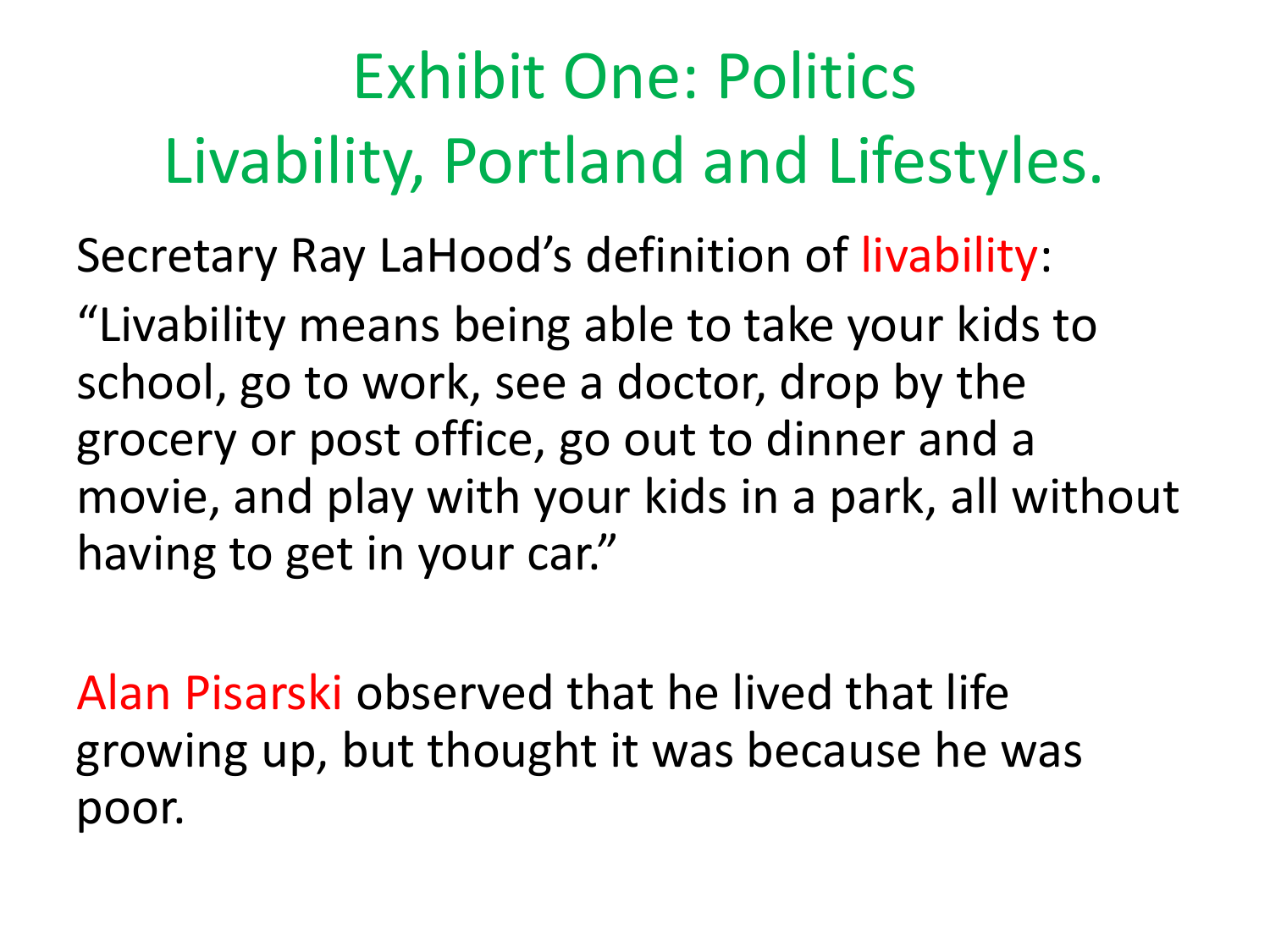# Portland Model

Holy Trinity of Smart Growth/New Urbanism:

- Restrictive land use regulations, growth boundary
- Transit Oriented Development subsidies
- Substantial Investment in Transit. Especially light rail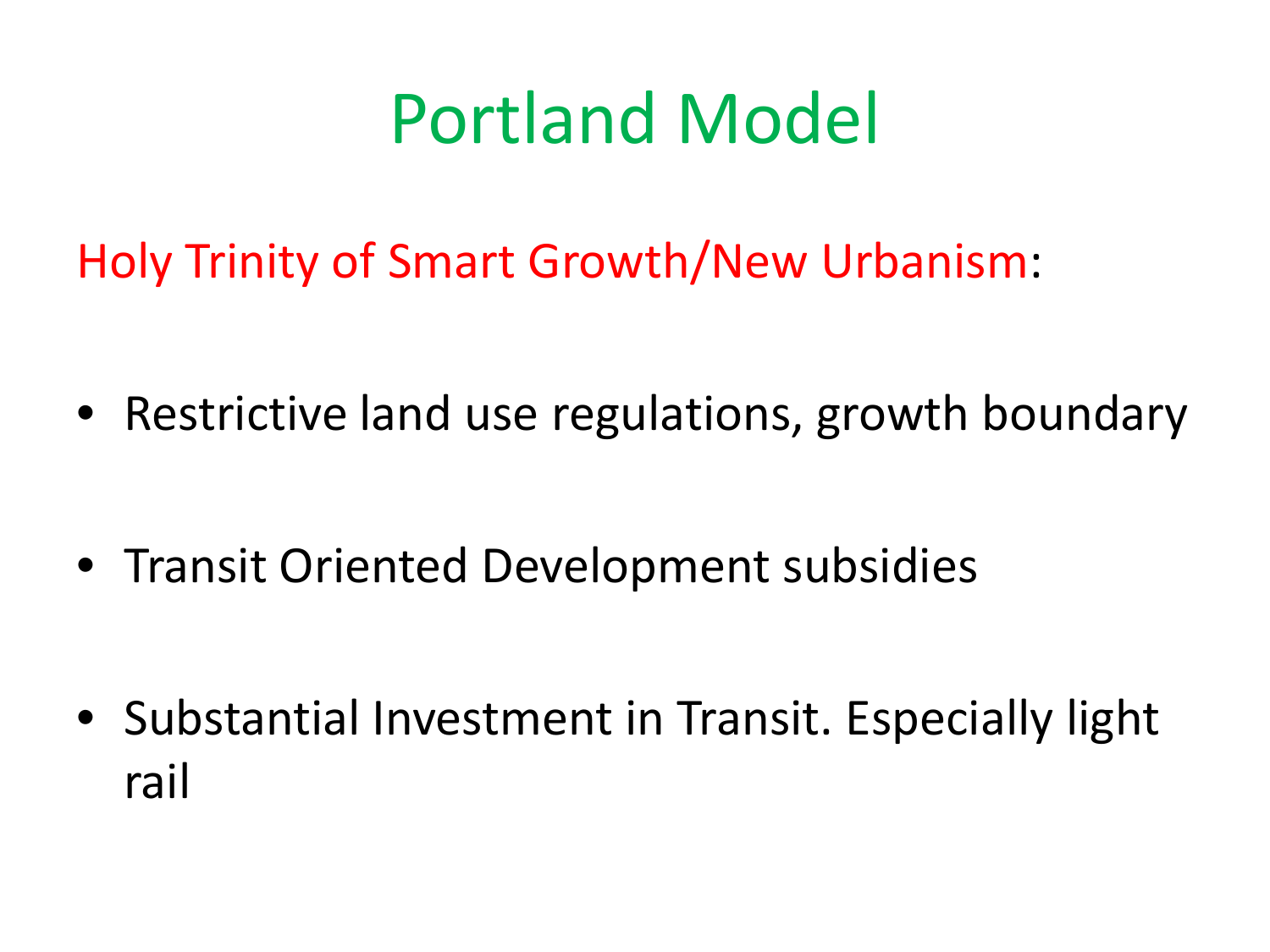#### Portland Results

# Transit Market Share in 2008: 2.3 percent

# Transit Market Share in 1983: 2.4 percent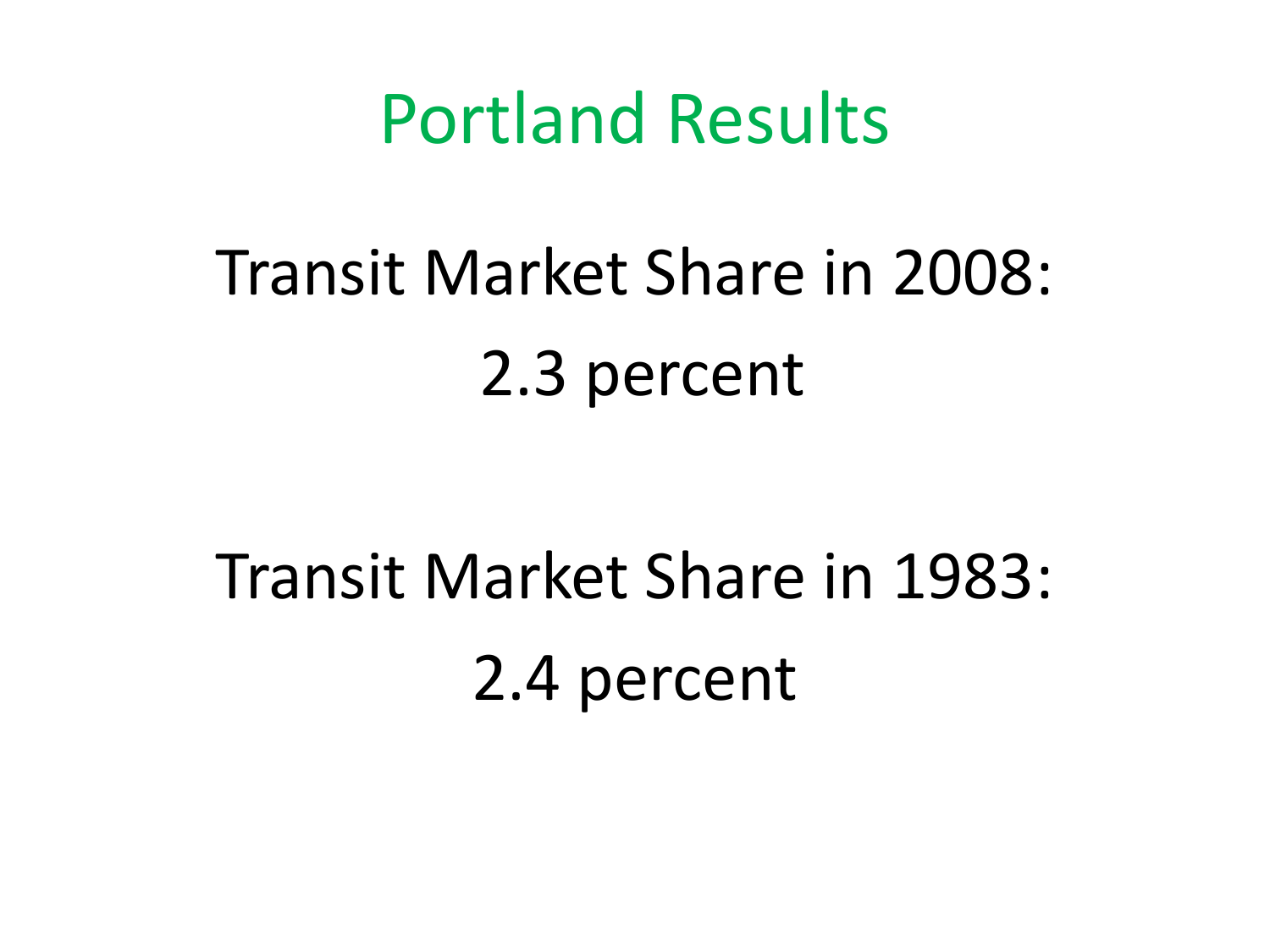# **Implications**

- Macroeconomic Priorities and Budget Policy, as opposed to user/payer preferences, determines quantity of transportation investment
- Political Priorities, as opposed to user/payer preferences will determine how that investment is allocated among competing uses
- Congestion mitigation, cost effective mobility, and quality of infrastructure will often be incidental to decision-making process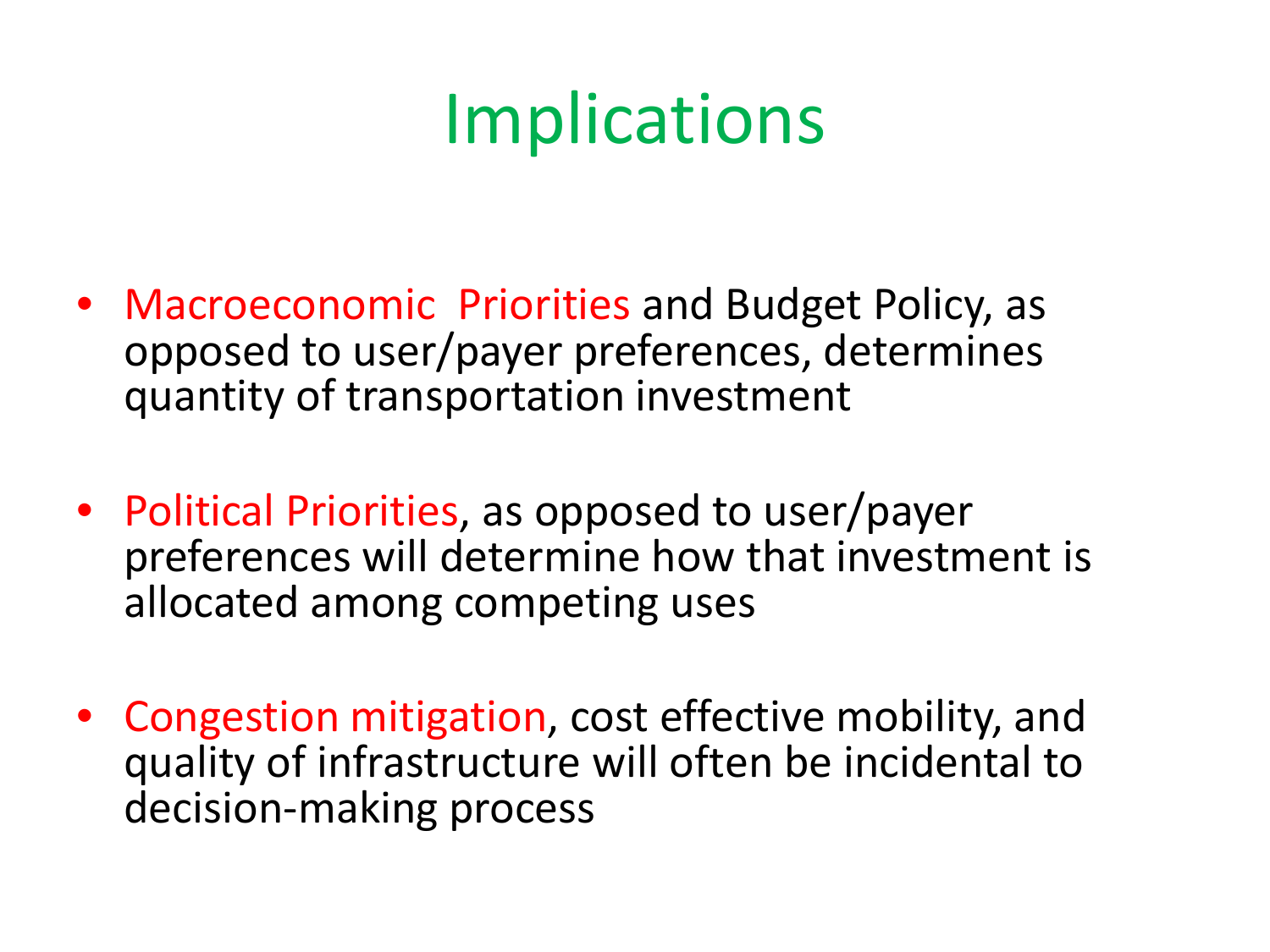# Another (Better?) Way of Looking at the Problem/Opportunity

- States and Local Governments are (Infrastructure) Asset Rich, but Cash Poor
- Suggests one approach to the issue could be expressed as: How do we *monetize* the value of the assets we have?
- The same quandary confronts Google, Yahoo, Microsoft, and LinkedIn and many other firms offering free access to costly infrastructure.
- Solutions by Governor Daniels in Indiana, Mayor Daley in Chicago. European airports.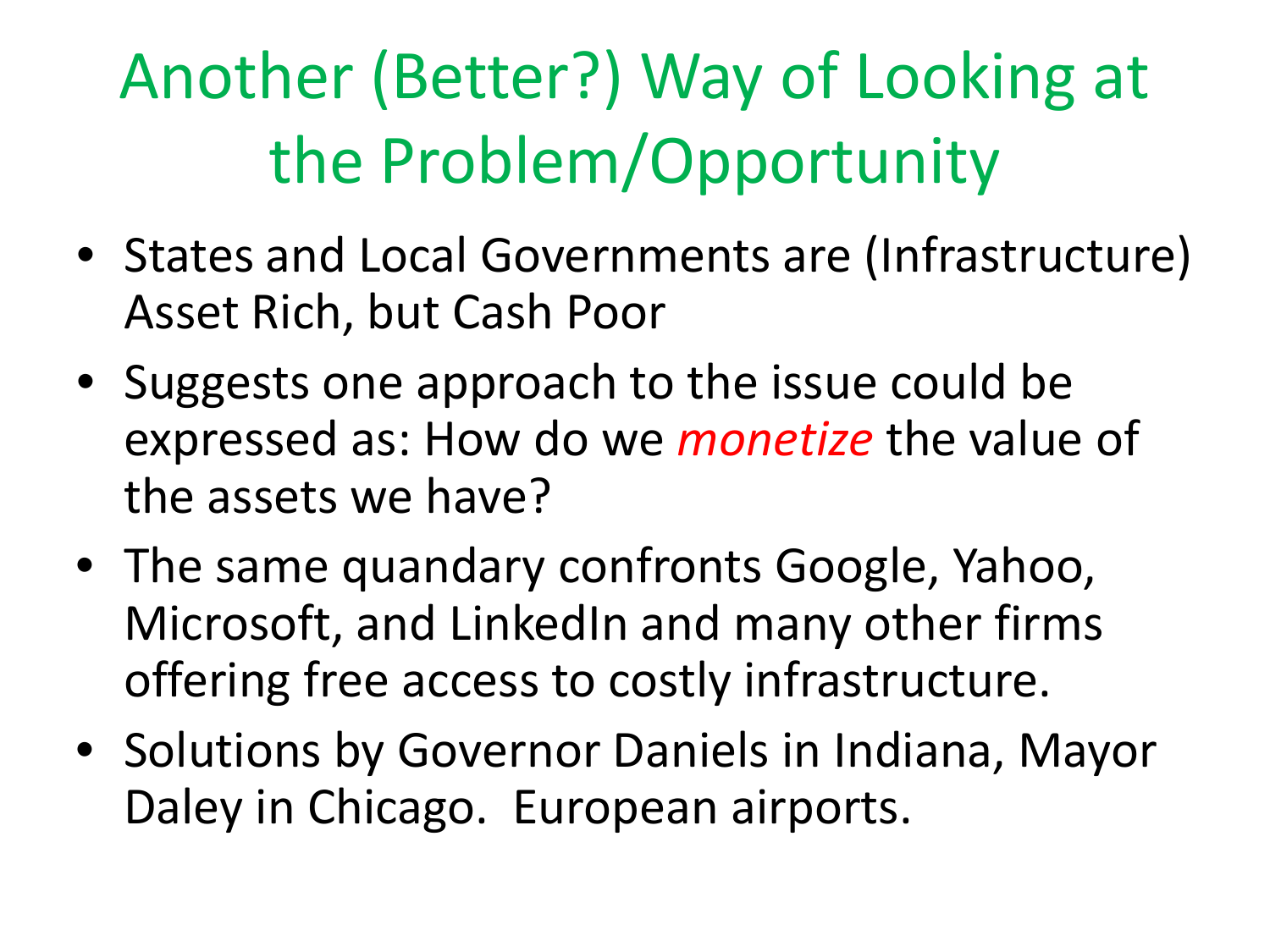Options to Implement Market Processes: Costs and Revenues

- Monetize Existing Transportation Assets
- Attract Capital From Private Sector
- Reduce Costs
- Mimic Market Processes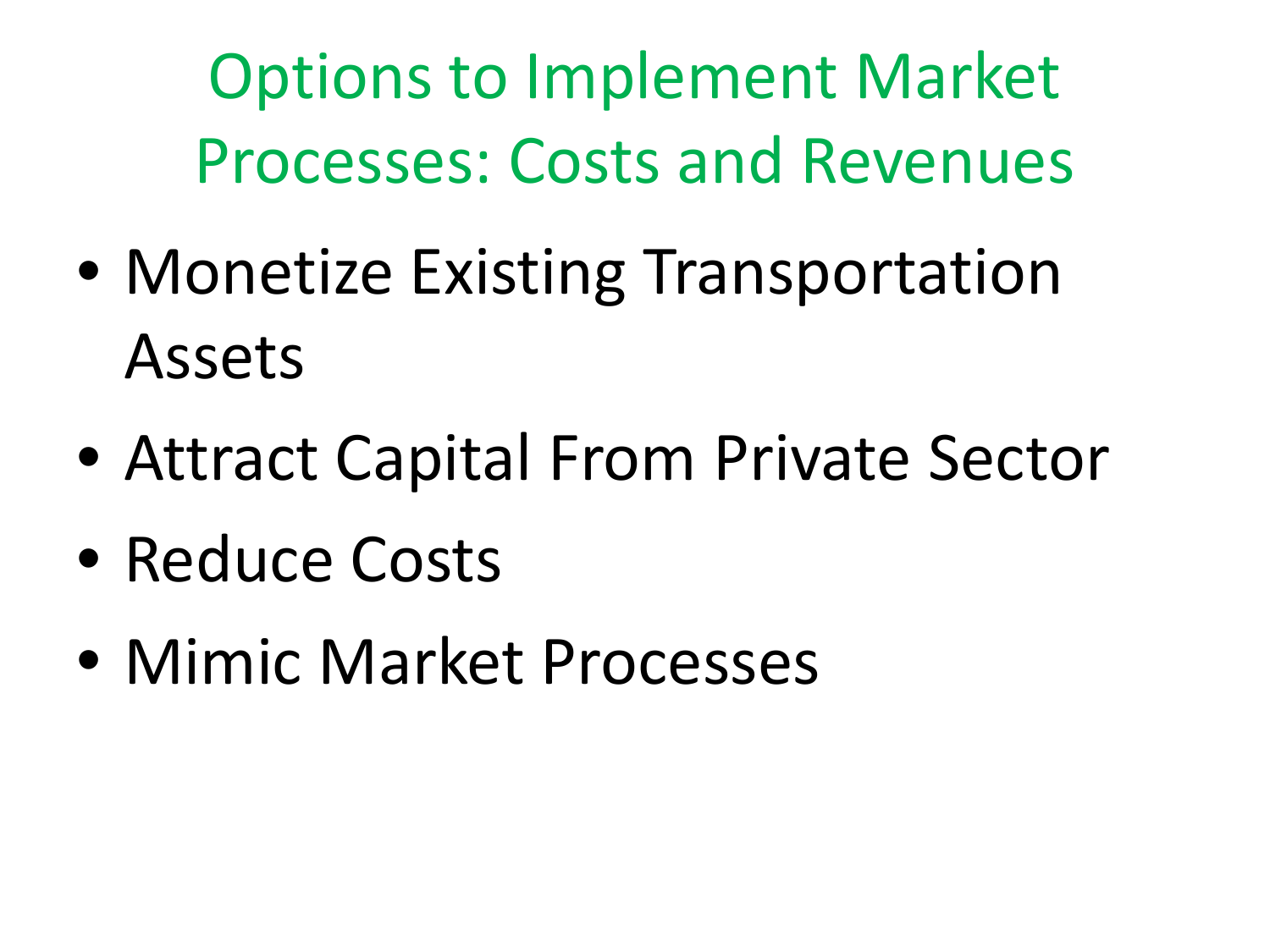#### Monetize Assets

- Lease/Sell Existing Tolled Facilities
- Increase Tolls to Generate Project Revenue
- Add Tolls to Non-Tolled Roads
- Increase Tolls to Service New Debt
- PPPs Within Existing Right of Way
- Commercialize Rest Stops on Interstates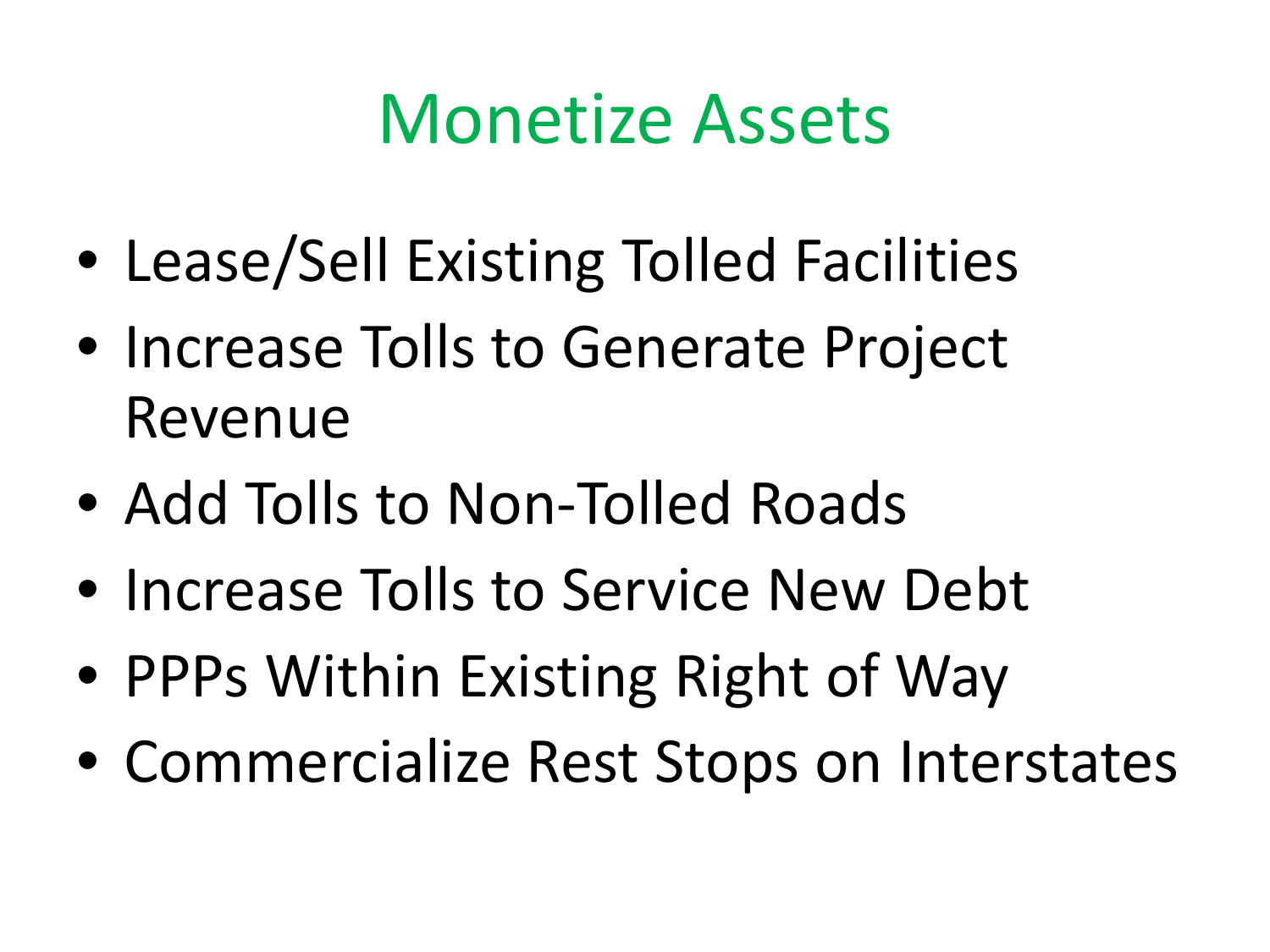# Attract Capital From Private Sector

- Need Reliable and Sustainable Revenue Source – Tolls?
- A More Robust TIFIA Program
- PPP Option Should be an Upfront Consideration, as Opposed to an "If all else fails" option
- Need accommodative State Legislation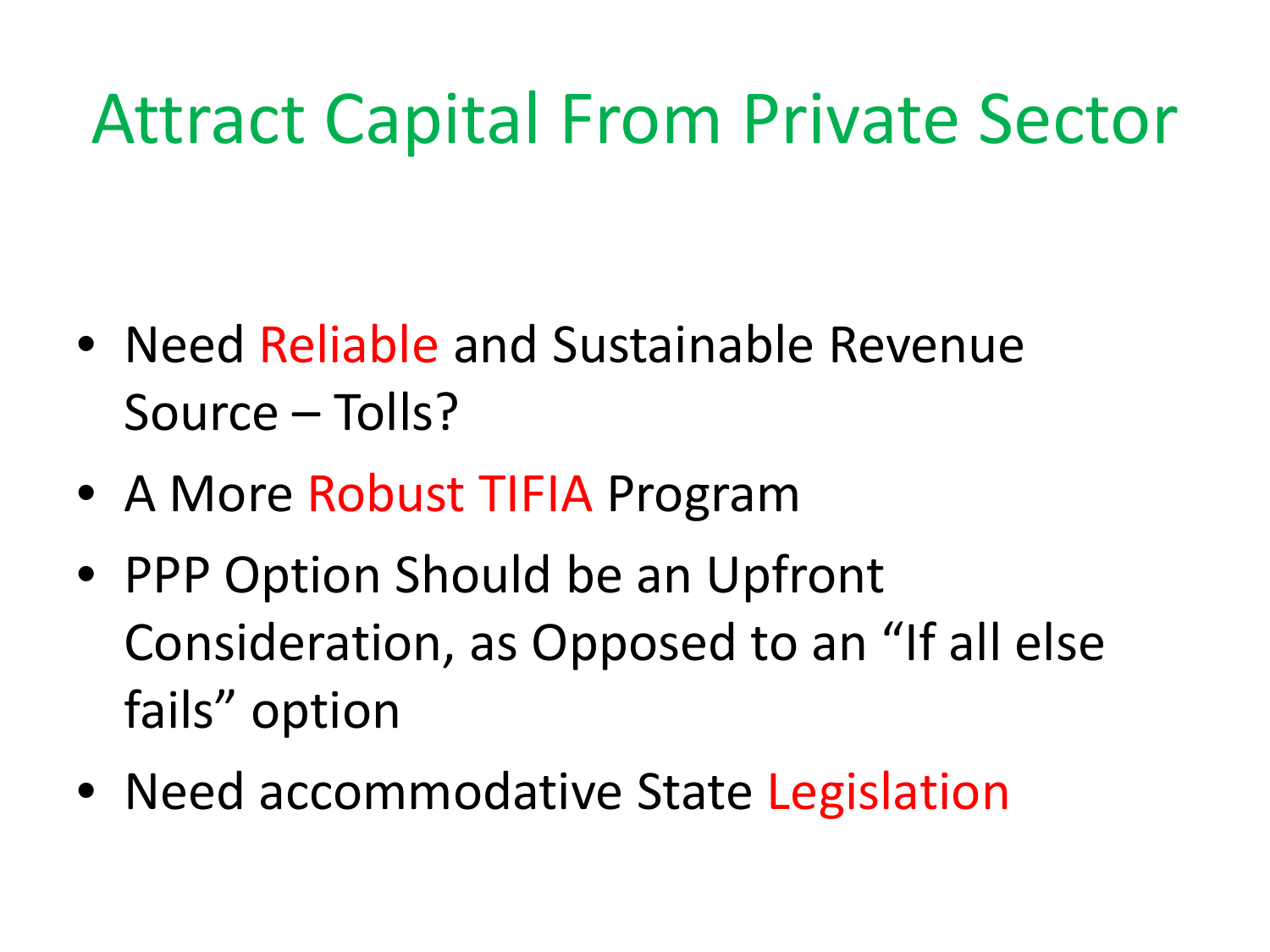# Competitive Contracting for Transit

- Competitive Contracting Now Common for many Road and Highway Services
- Uncommon for Core Transit Services
- Applied in Denver, San Diego, London, Stockholm, Copenhagen
- Becoming more common beyond traditional core service area
- More common in U. S. Commuter Rail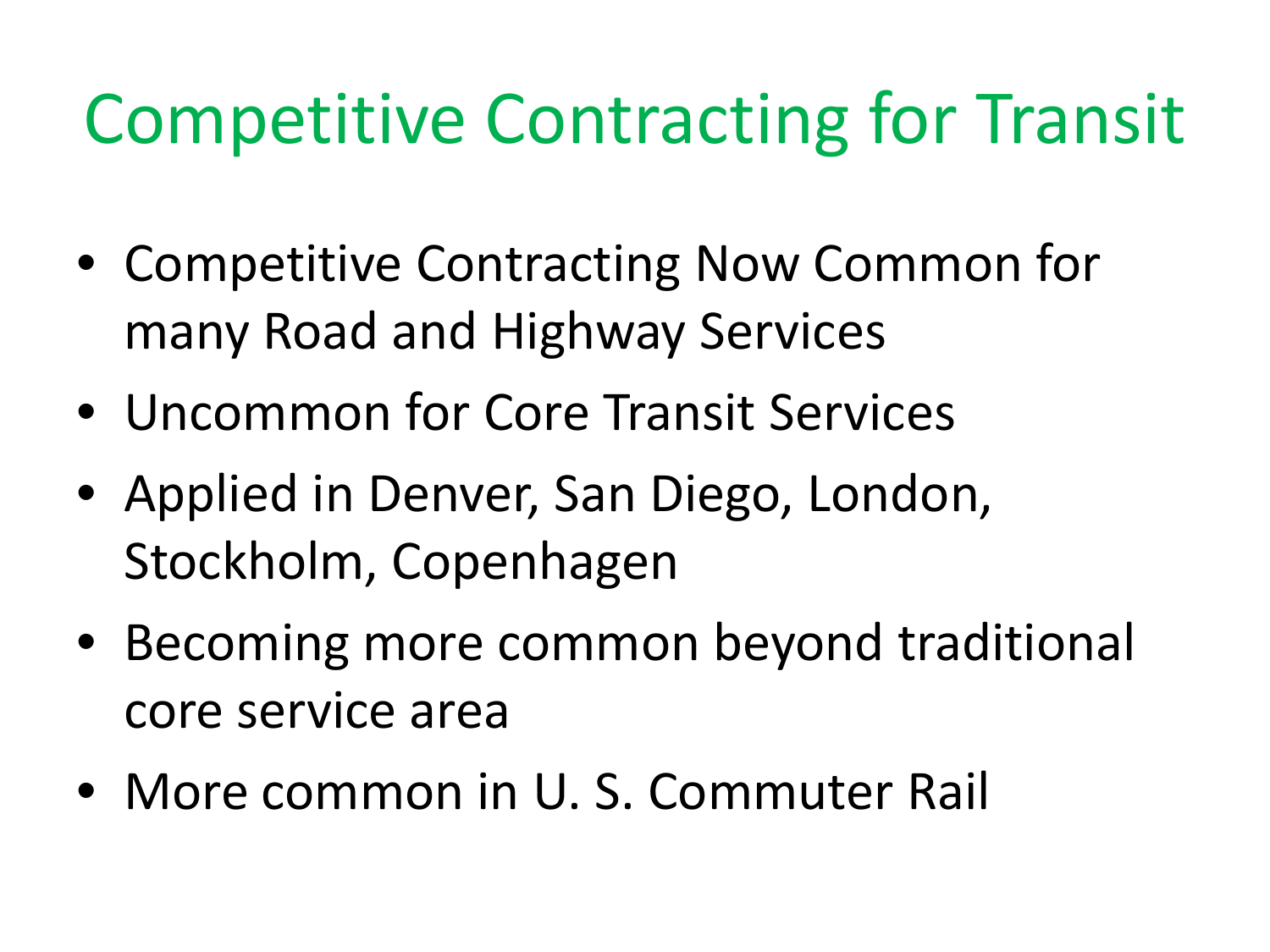# End Public Monopoly In Transit?

- Many systems prohibit entry into existing service area
- Historic and recent experience with private transit mixed
- Employer based private transit Microsoft
- Lessons from United Kingdom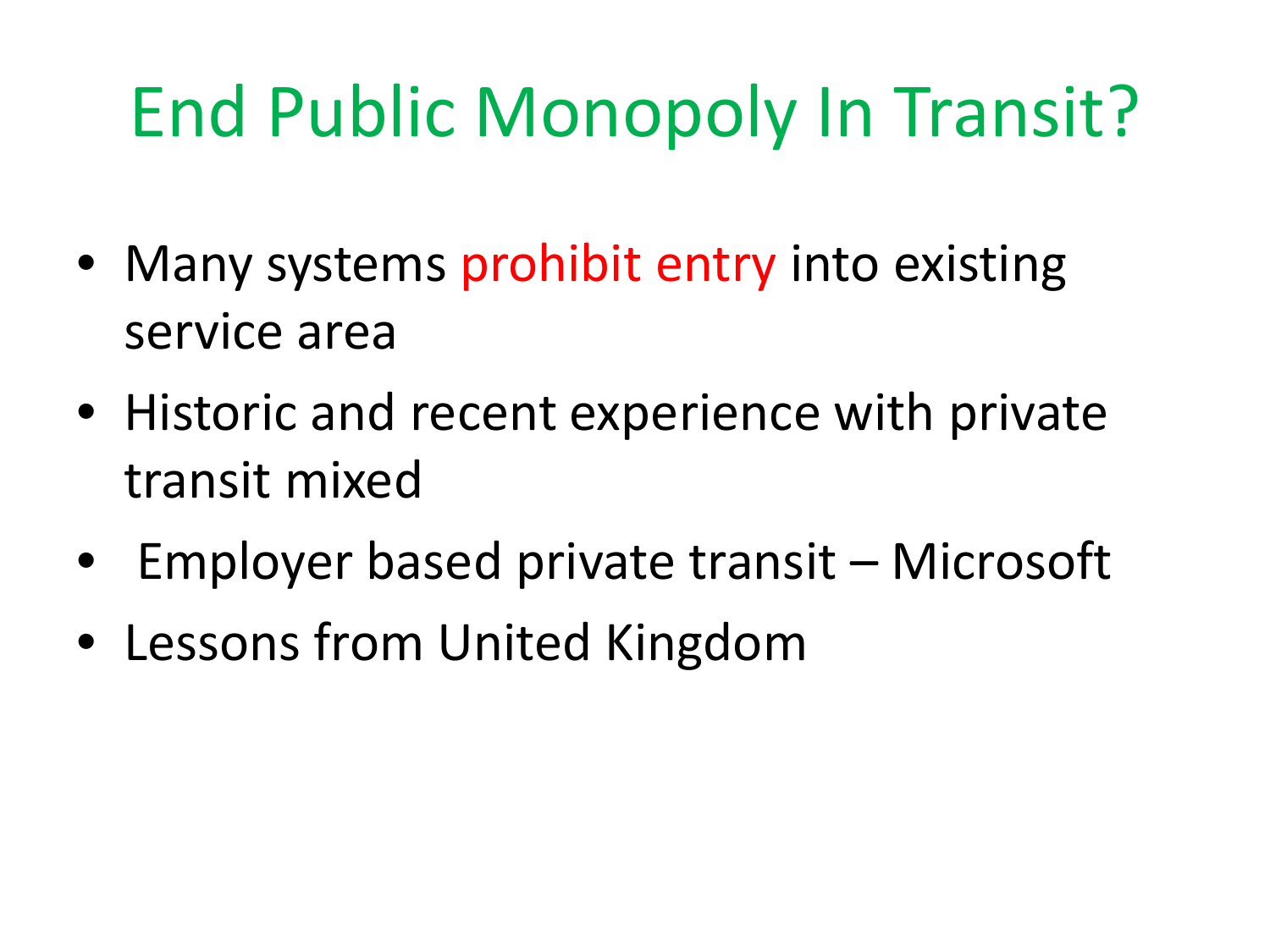# Mimic Market Processes

- Performance Based Systems with limited number of clear and well-defined objectives to prioritize projects
- Too many goals, or the wrong goals. Confusing inputs with outputs.
- Never free of politics
- Washington State congestion mitigation was proposed goal by state I.G.
- Skepticism by legislature and WDOT. No go in Virginia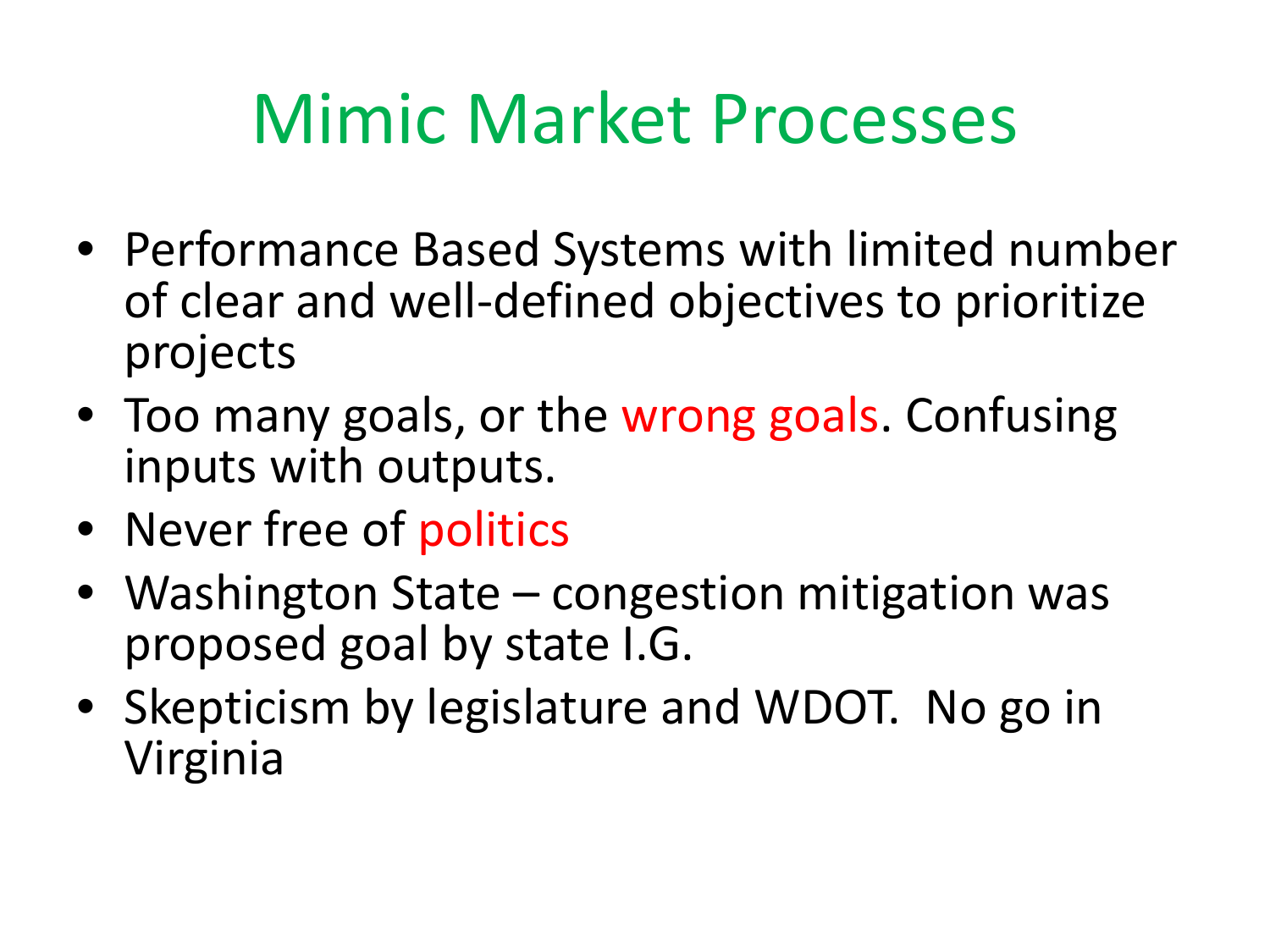# Big Obstacles to Overcome

- Public has little confidence in the federal or state DOTs to improve system
- Thus unwilling to pay higher gas taxes, tolls, sales tax surcharges, or other revenue raisers.
- Current situation in Washington DC is instructive in this regard
- Few federal officials run for office on a transportation policy – earmarks.
- Has the federal government worn out its welcome?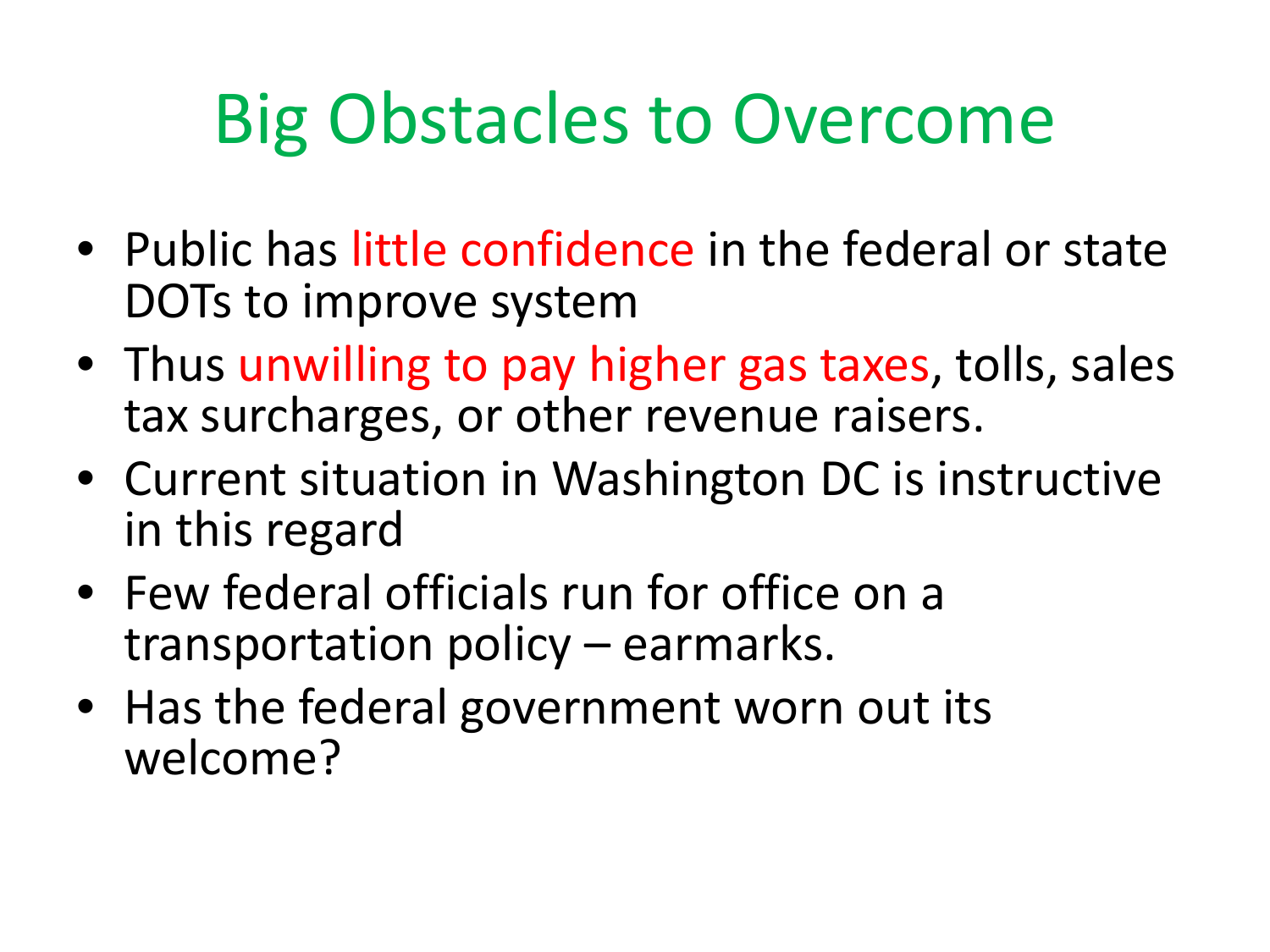# Even More Obstacles

- PPPs are difficult to do, slow to get underway, and often in need of some public funding.
- Often necessitates an added public purpose which can raise costs and/or lower revenues.
- Not apparent that there are many financially viable projects that can be privately financed.
- Opposition to tolls may be more intense than that to gas tax hikes.
- Available federal tolling pilot projects largely unused.
- Ditto on airport privatization pilot projects